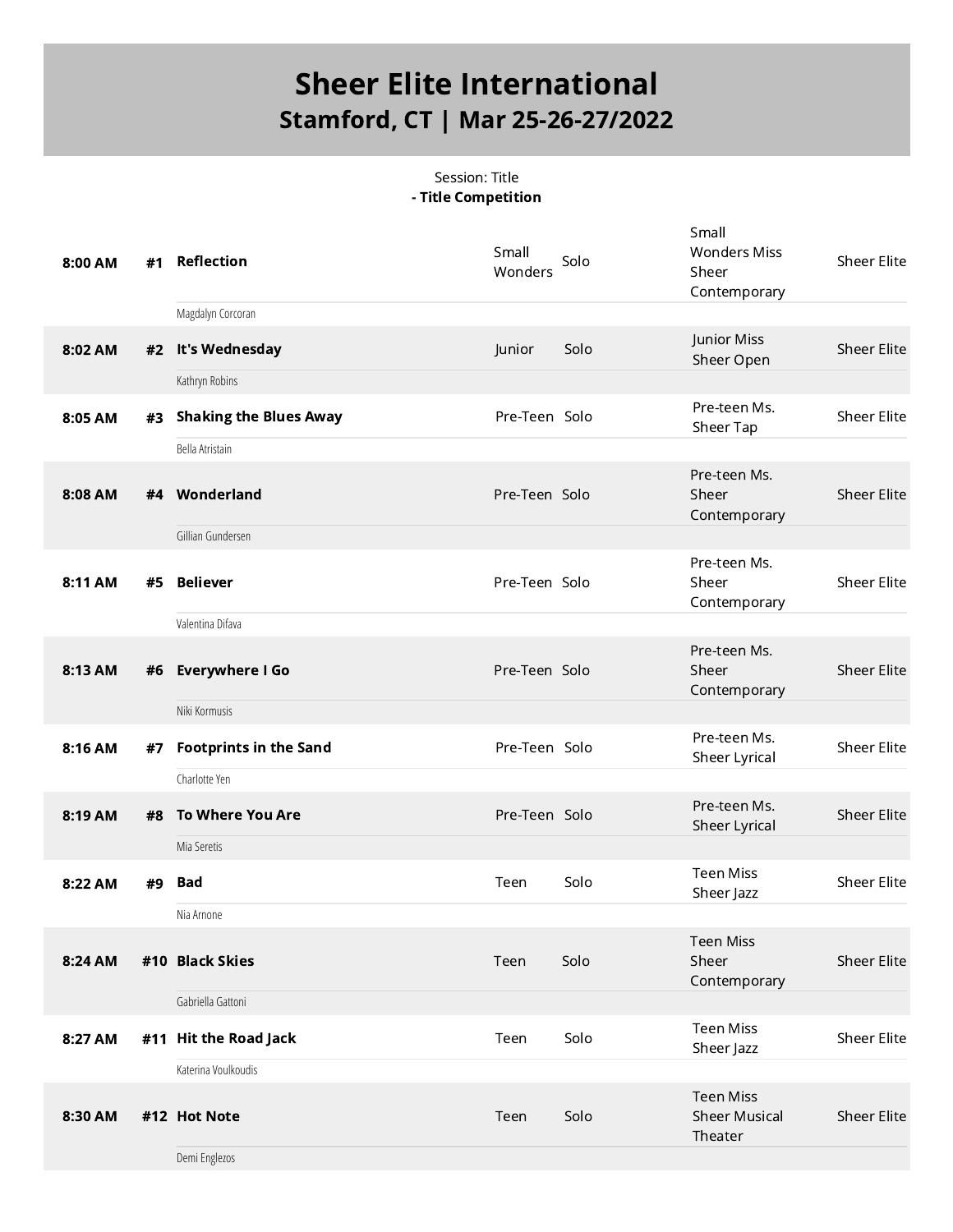| 8:33 AM | #13 The 20th Century Fox Mambo     | Teen   | Solo | Teen Miss<br>Sheer Tap                      | Sheer Elite |
|---------|------------------------------------|--------|------|---------------------------------------------|-------------|
|         | Cassie Espinoza                    |        |      |                                             |             |
| 8:35 AM | #14 Hurt                           | Teen   | Solo | <b>Teen Miss</b><br>Sheer Lyrical           | Sheer Elite |
|         | Alexia Konstantinidis              |        |      |                                             |             |
| 8:38 AM | #15 Trainwreck                     | Teen   | Solo | <b>Teen Miss</b><br>Sheer<br>Contemporary   | Sheer Elite |
|         | Alexandra Pappas                   |        |      |                                             |             |
| 8:41 AM | #16 Never Let ME Go                | Senior | Solo | <b>Senior Miss</b><br>Sheer<br>Contemporary | Sheer Elite |
|         | Mia Colangelo                      |        |      |                                             |             |
| 8:44 AM | #17 In Case You Don'T Live Forever | Senior | Solo | Senior Miss<br>Sheer<br>Contemporary        | Sheer Elite |
|         | Penny Alatsas                      |        |      |                                             |             |
| 8:46 AM | #18 Control                        | Senior | Solo | Senior Miss<br>Sheer<br>Contemporary        | Sheer Elite |
|         | Britney Vella                      |        |      |                                             |             |

Title Awards Will Be presented After Compete Level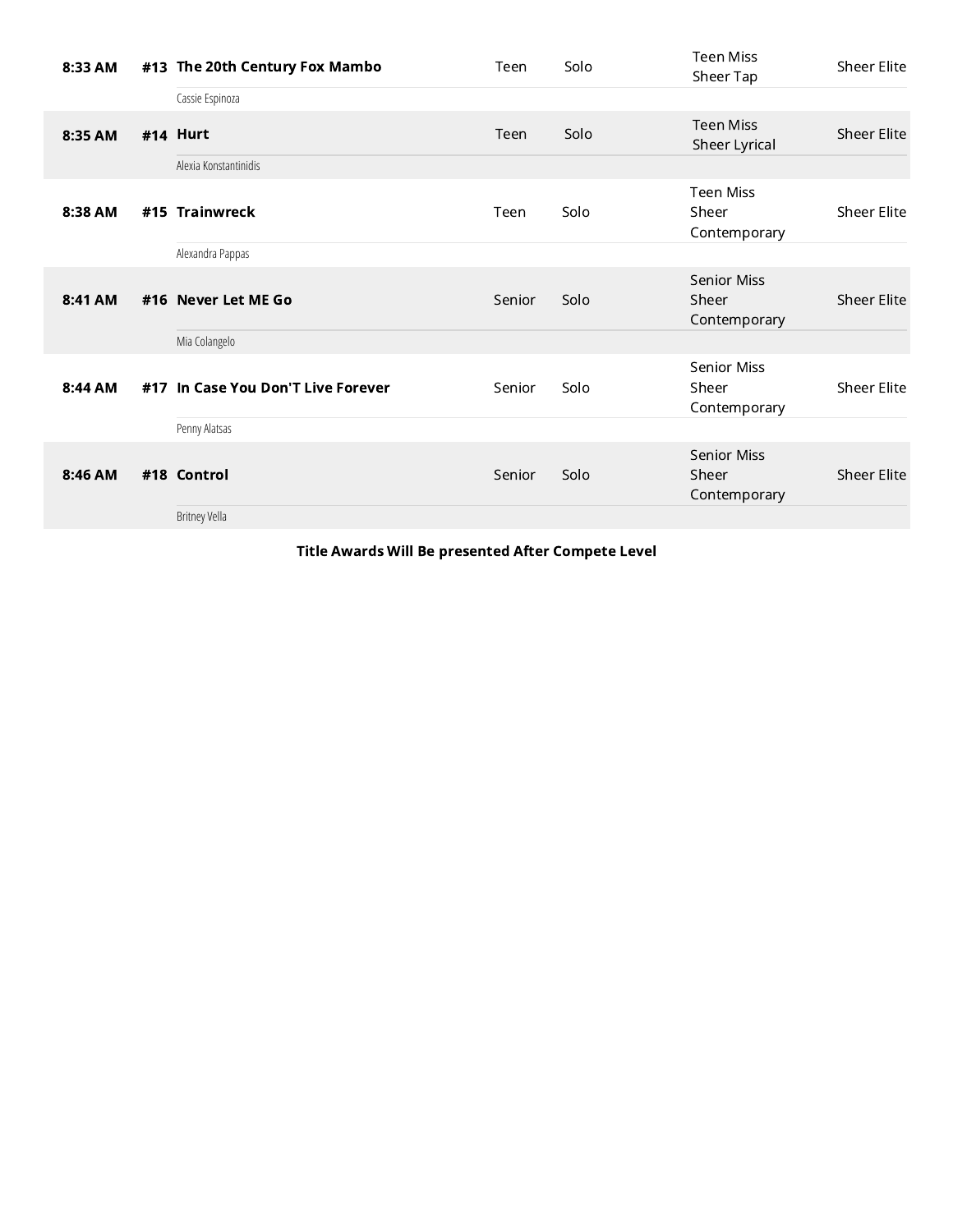#### Session: Compete Level - Compete Level

| 9:00 AM |     | #19 Bring Em Out                                                                                                                                                                                                                 |                  | Pre-Teen Large Group | Hip Hop            | Sheer Compete        |
|---------|-----|----------------------------------------------------------------------------------------------------------------------------------------------------------------------------------------------------------------------------------|------------------|----------------------|--------------------|----------------------|
|         |     | Allison Low, Carly Hurwitz, Carly Samalin, Francesca Santanna, Isabela Colombo, Jazlene<br>Barron, Jocelyn Jefferson, Katherine Rovello, Kristen Petty, Maclane Auerbach, Maya<br>Hazan, Mia Martell, Neriah Lopez, Sarina Downs |                  |                      |                    |                      |
| 9:03 AM |     | #20 I Can Go the Distance                                                                                                                                                                                                        | Small<br>Wonders | Solo                 | Acrobatic          | Sheer Compete        |
|         |     | Caylee Mecka                                                                                                                                                                                                                     |                  |                      |                    |                      |
| 9:06 AM |     | #21 Let Go                                                                                                                                                                                                                       | Small<br>Wonders | Group                | Hip Hop            | Sheer Compete        |
|         |     | Abigail Gitkind, Anna Furano, Finley Rosenberg, Nylah Griffen, Siena Chawla                                                                                                                                                      |                  |                      |                    |                      |
| 9:10 AM |     | #22 Black Parade                                                                                                                                                                                                                 | Small<br>Wonders | Group                | Hip Hop            | Sheer Compete        |
|         |     | Canya Lewis, Chloe Gibson, Jabriyah Kennedy, Olivia Squair                                                                                                                                                                       |                  |                      |                    |                      |
| 9:13 AM |     | #23 Bibbidi Bobbidi Boo                                                                                                                                                                                                          | Small<br>Wonders | Group                | Tap                | <b>Sheer Compete</b> |
|         |     | Emma Devries, Mia Werner, Olive Stafford, Penelope Diakakis, Rosa Tuozzolo, Taylor Leck                                                                                                                                          |                  |                      |                    |                      |
| 9:17 AM |     | #24 I Am Woman                                                                                                                                                                                                                   |                  | Pre-Teen Large Group | Hip Hop            | Sheer Compete        |
|         |     | Allison Low, Carly Hurwitz, Carly Samalin, Francesca Santanna, Isabela Colombo, Jazlene<br>Barron, Jocelyn Jefferson, Katherine Rovello, Kristen Petty, Maclane Auerbach, Maya<br>Hazan, Mia Martell, Neriah Lopez, Sarina Downs |                  |                      |                    |                      |
| 9:20 AM |     | #25 Bigger Is Better                                                                                                                                                                                                             | Junior           | Solo                 | Musical<br>Theater | Sheer Compete        |
|         |     |                                                                                                                                                                                                                                  |                  |                      |                    |                      |
|         |     | Kathryn Robins                                                                                                                                                                                                                   |                  |                      |                    |                      |
| 9:23 AM |     | #26 Youth                                                                                                                                                                                                                        | Pre-Teen Trio    |                      | Contemporary       | <b>Sheer Compete</b> |
|         |     | Gianna Ciancuillo, Keira Monaco, Lacie Narissi-Larkin                                                                                                                                                                            |                  |                      |                    |                      |
| 9:26 AM |     | #27 Love Me                                                                                                                                                                                                                      | Teen             | Solo                 | Contemporary       | Sheer Compete        |
|         |     | Amanda Stern                                                                                                                                                                                                                     |                  |                      |                    |                      |
| 9:29 AM |     | #28 Signed, Sealed Delivered                                                                                                                                                                                                     | Junior           | Solo                 | Tap                | Sheer Compete        |
|         |     | Danica Buscher                                                                                                                                                                                                                   |                  |                      |                    |                      |
| 9:31 AM | #29 | <b>Good Morning</b>                                                                                                                                                                                                              | Pre-Teen         | Large Group          | Hip Hop            | Sheer Compete        |
|         |     | Allison Low, Carly Hurwitz, Carly Samalin, Francesca Santanna, Isabela Colombo, Jazlene<br>Barron, Jocelyn Jefferson, Katherine Rovello, Kristen Petty, Maya Hazan, Mia Martell,<br>Neriah Lopez, Sarina Downs                   |                  |                      |                    |                      |
| 9:35 AM |     | #30 Monsters                                                                                                                                                                                                                     | Junior           | Group                | Contemporary       | Sheer Compete        |
|         |     | Ava Walko, Caitlin Rittinger, Iree Jiang, Zoe Irizarry                                                                                                                                                                           |                  |                      |                    |                      |
| 9:39 AM |     | #31 Every Heart                                                                                                                                                                                                                  | Pre-Teen Solo    |                      | Lyrical            | Sheer Compete        |
|         |     | Karasten Kasker                                                                                                                                                                                                                  |                  |                      |                    |                      |
| 9:41 AM |     | #32 Loyal Brave and True                                                                                                                                                                                                         | Pre-Teen Solo    |                      | Lyrical            | Sheer Compete        |
|         |     | Kaitlyn Louriero                                                                                                                                                                                                                 |                  |                      |                    |                      |
| 9:44 AM |     | #33 Big Spender                                                                                                                                                                                                                  | Teen             | Solo                 | Jazz               | Sheer Compete        |
| 9:47 AM |     | Carly Samalin<br>#34 You Don'T Know                                                                                                                                                                                              | Pre-Teen Solo    |                      | Contemporary       | Sheer Compete        |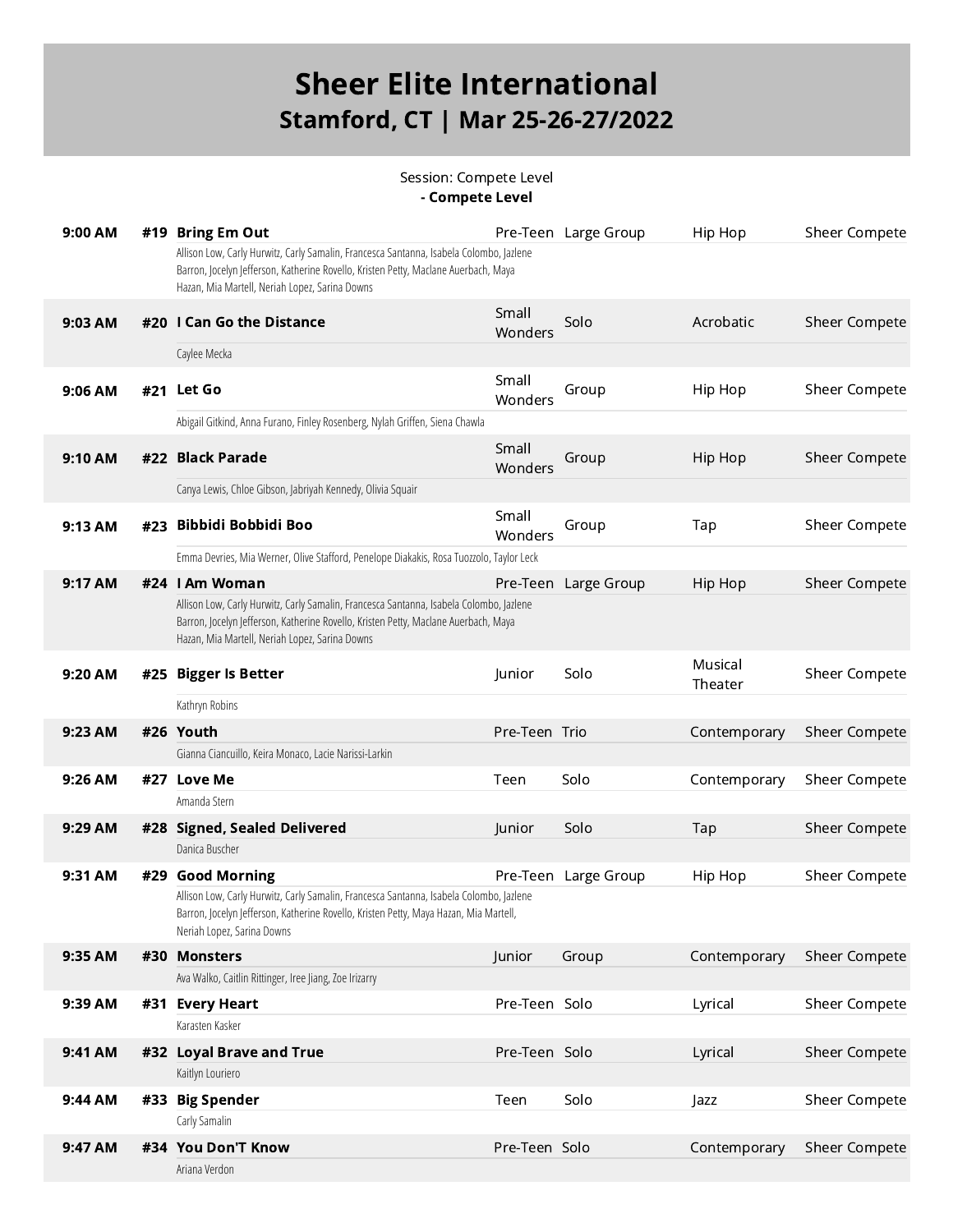| 9:50 AM  |  | #35 We Are Champs                                                                     | Small<br>Wonders | Group | Hip Hop      | Sheer Compete        |
|----------|--|---------------------------------------------------------------------------------------|------------------|-------|--------------|----------------------|
|          |  | Abigail Gitkind, Anna Furano, Finley Rosenberg, Nylah Griffen, Siena Chawla           |                  |       |              |                      |
| 9:53 AM  |  | #36 Black Widow                                                                       | Pre-Teen Group   |       | Hip Hop      | Sheer Compete        |
|          |  | Carly Hurwitz, Isabela Colombo, Jocelyn Jefferson, Maya Hazan, Mia Martell            |                  |       |              |                      |
| 9:57 AM  |  | #37 Party's Over                                                                      | Pre-Teen Group   |       | Contemporary | Sheer Compete        |
|          |  | Allison Low, Carly Samalin, Jazlene Barron, Neriah Lopez, Sara Abramson, Sophia Moore |                  |       |              |                      |
| 10:00 AM |  | #38 Wait for It                                                                       | Senior           | Duo   | Tap          | <b>Sheer Compete</b> |
|          |  | Amanda Stern, Danielle Cappelli                                                       |                  |       |              |                      |
| 10:03 AM |  | #39 That's Not My Name                                                                | Junior           | Group | Jazz         | <b>Sheer Compete</b> |
|          |  | Ava Walko, Caitlin Rittinger, Iree Jiang, Zoe Irizarry                                |                  |       |              |                      |
| 10:06 AM |  | #40 Smallest Light                                                                    | Pre-Teen Solo    |       | Lyrical      | <b>Sheer Compete</b> |
|          |  | Gracie Turro                                                                          |                  |       |              |                      |
| 10:09 AM |  | #41 It's Ok                                                                           | Pre-Teen Duo     |       | Contemporary | Sheer Compete        |
|          |  | Francesca Santanna, Katherine Rovello                                                 |                  |       |              |                      |
| 10:12 AM |  | #42 Unstoppable                                                                       | Teen             | Trio  | Contemporary | <b>Sheer Compete</b> |
|          |  | Allison Low, Carly Samalin, Jazlene Barron                                            |                  |       |              |                      |
| 10:15 AM |  | #43 Confident                                                                         | Teen             | Group | azz          | <b>Sheer Compete</b> |
|          |  | Elizabeth Riccio, Isla Sommella, Leah Miceli, Paige Onelli, Rachel Conti              |                  |       |              |                      |
| 10:18 AM |  | #44 We Don'T Have To Lose                                                             | Senior           | Solo  | Contemporary | <b>Sheer Compete</b> |
|          |  | Alyssa Goldsboro                                                                      |                  |       |              |                      |
| 10:21 AM |  | #45 lust Fine                                                                         | Pre-Teen Group   |       | azz          | Sheer Compete        |
|          |  | Isabela Colombo, Katherine Rovello, Mila Bijeva, Sara Abramson, Sophia Moore          |                  |       |              |                      |
| 10:24 AM |  | #46 We Are Gods                                                                       | Pre-Teen Duo     |       | Contemporary | Sheer Compete        |
|          |  | Francesca Santanna, Neriah Lopez                                                      |                  |       |              |                      |

Title and Compete Level Awards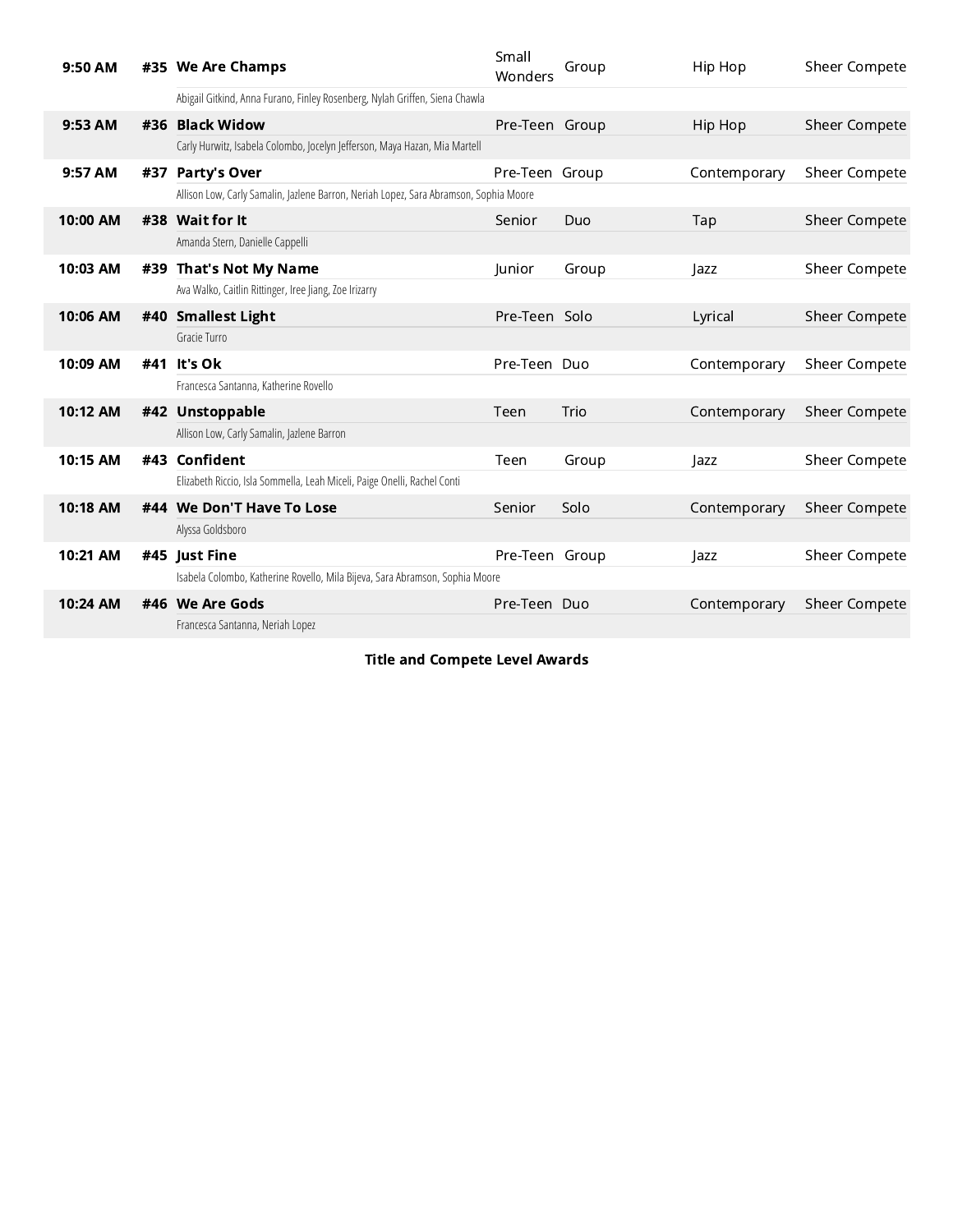Session: Elite Level #1 - Elite Level

| 11:00 AM |         | #47 Wings                                                                                                                                                                                                                                 | Junior           | Solo                 | Contemporary       | <b>Sheer Elite</b> |
|----------|---------|-------------------------------------------------------------------------------------------------------------------------------------------------------------------------------------------------------------------------------------------|------------------|----------------------|--------------------|--------------------|
|          |         | Angelina Irvolino                                                                                                                                                                                                                         |                  |                      |                    |                    |
| 11:02 AM |         | #48 Don'T Rain On My Parade                                                                                                                                                                                                               | Junior           | Solo                 | Musical<br>Theater | <b>Sheer Elite</b> |
|          |         | Jaymie-Lynn Sanchez                                                                                                                                                                                                                       |                  |                      |                    |                    |
| 11:05 AM |         | #49 I Can'T Say No                                                                                                                                                                                                                        | Small<br>Wonders | Solo                 | Open               | <b>Sheer Elite</b> |
|          |         | Briella Verdon                                                                                                                                                                                                                            |                  |                      |                    |                    |
| 11:08 AM |         | #50 In My Dreams                                                                                                                                                                                                                          | Junior           | Solo                 | Lyrical            | <b>Sheer Elite</b> |
|          |         | Kamaren Kasker                                                                                                                                                                                                                            |                  |                      |                    |                    |
| 11:11 AM |         | #8A Coming Home                                                                                                                                                                                                                           | Small<br>Wonders | Solo                 | Contemporary       | <b>Sheer Elite</b> |
|          |         | Natalia Gonzalez                                                                                                                                                                                                                          |                  |                      |                    |                    |
| 11:13 AM |         | #14A Heart of Stone                                                                                                                                                                                                                       | Junior           | Solo                 | Contemporary       | <b>Sheer Elite</b> |
|          |         | Adrianna Matesic                                                                                                                                                                                                                          |                  |                      |                    |                    |
| 11:16 AM |         | #53 Here I Am                                                                                                                                                                                                                             | Junior           | Solo                 | Open               | <b>Sheer Elite</b> |
|          |         | Rylin Verdon                                                                                                                                                                                                                              |                  |                      |                    |                    |
| 11:19 AM |         | #54 Welcome To Wonderland                                                                                                                                                                                                                 | Junior           | Large Group          | Musical<br>Theater | <b>Sheer Elite</b> |
|          |         | Afrodite Anagnostos, Alessia Romano, Angelina Gattoni, Angelique Lekanides, Ellieanna<br>Argyris, Isabella Molinari, Maria Romano, Mia Seretis, Niki Kormusis, Taylor Diamond,<br>Theodora Milonopoulos, Valentina Difava, Vivienne Yen   |                  |                      |                    |                    |
| 11:23 AM |         | #55 I'm Still Standing                                                                                                                                                                                                                    | Junior           | Production           | Jazz               | <b>Sheer Elite</b> |
|          |         | Alayna Santos, Alexis Brifu, Alyna Ellakkis, Amaya Villar, Evelyn Criscuolo, Gabriella<br>Caramele, Gianna Villar, Jade Wynn, Maira Rivera, Malia Colson, Peighten Stewart,<br>Sophia Soriano, Sophia Zavala, Tiara Hughes, Tiffany Smith |                  |                      |                    |                    |
| 11:31 AM |         | #56 Baby                                                                                                                                                                                                                                  | Junior           | Group                | Jazz               | <b>Sheer Elite</b> |
|          |         | Amelia Gomez, Ashlee Truelsen, Ja'Nyah Clarke-Malcolm, Jaymie-Lynn Sanchez, Jenan<br>Similien, Kalye Sampson, Mila Joseph, Miley Guzman, Noelle Lewis                                                                                     |                  |                      |                    |                    |
| 11:34 AM |         | #57 Legs                                                                                                                                                                                                                                  | Junior           | Solo                 | Open               | <b>Sheer Elite</b> |
|          |         | Jordyn Aviles                                                                                                                                                                                                                             |                  |                      |                    |                    |
| 11:37 AM |         | #58 Get Down                                                                                                                                                                                                                              | Junior           | Solo                 | Musical<br>Theater | <b>Sheer Elite</b> |
|          |         | Zoe Irizarry                                                                                                                                                                                                                              |                  |                      |                    |                    |
| 11:40 AM |         | #59 Soldier                                                                                                                                                                                                                               |                  | Pre-Teen Large Group | Contemporary       | Sheer Elite        |
|          |         | Alessia Romano, Angelina Gattoni, Angelina Molinari, Angelique Lekanides, Isabella<br>Molinari, Lea Loria, Maria Romano, Marina Economides, Mia Seretis, Niki Kormusis,<br>Valentina Difava                                               |                  |                      |                    |                    |
| 11:43 AM | #60 Six |                                                                                                                                                                                                                                           | Junior           | Group                | Acrobatic          | <b>Sheer Elite</b> |
|          |         | Angelina Irvolino, Caylee Mecka, Gracie Turro, Kamaren Kasker, Rylin Verdon, Tessa<br>Topinka                                                                                                                                             |                  |                      |                    |                    |
| 11:47 AM | #61 Pop |                                                                                                                                                                                                                                           | Junior           | Group                | Hip Hop            | <b>Sheer Elite</b> |
|          |         | Addison Keating, Brooklyn Lotz, Ella Barnes, Gabryela Pace, Reese Cohen, Satya<br>Venugopal                                                                                                                                               |                  |                      |                    |                    |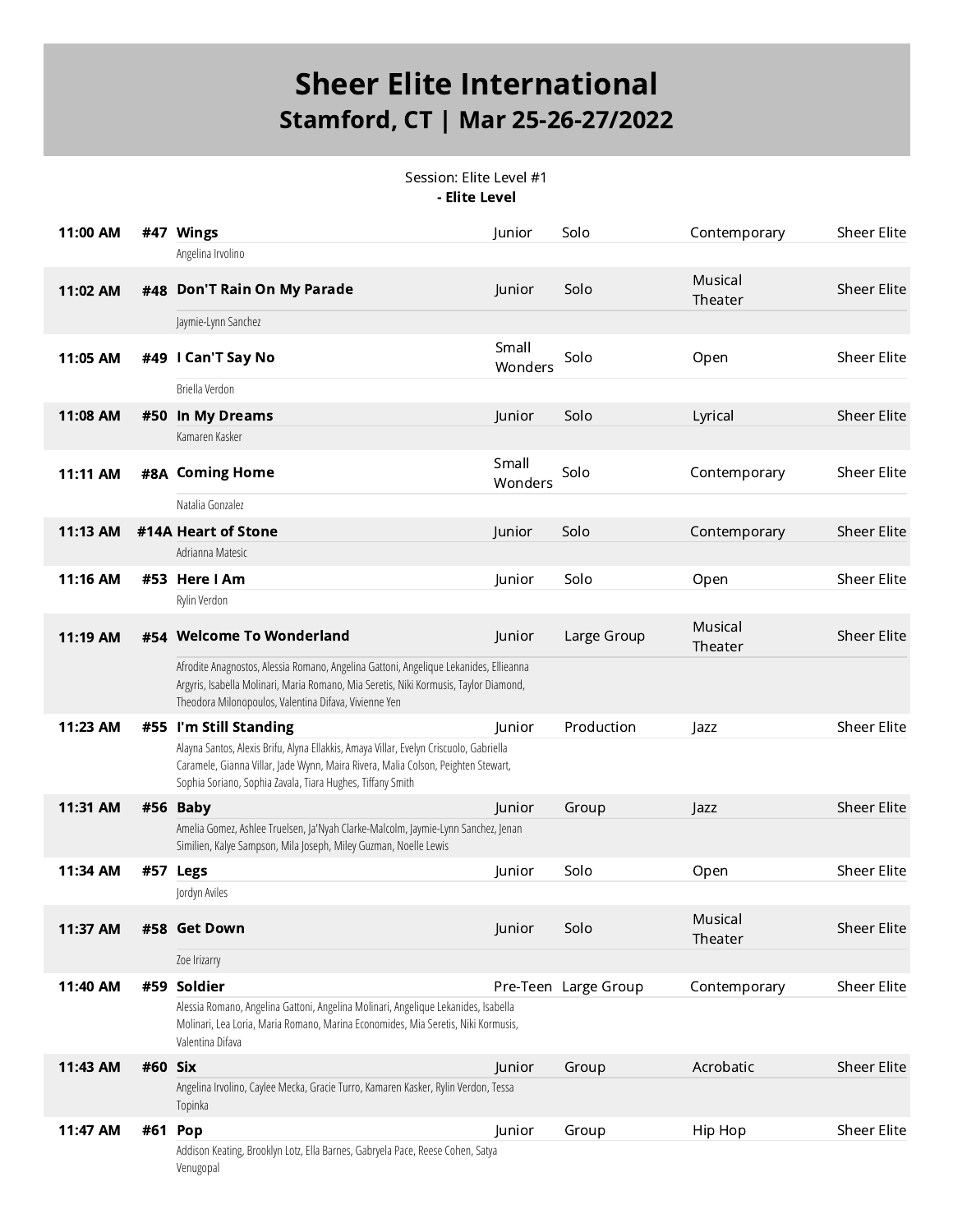| 11:50 AM |     | #62 Dear Future Husband                                                                                                                                                                                                                                                                                                                                                                                                                                                        | Junior           | Duo                 | Tap          | <b>Sheer Elite</b> |
|----------|-----|--------------------------------------------------------------------------------------------------------------------------------------------------------------------------------------------------------------------------------------------------------------------------------------------------------------------------------------------------------------------------------------------------------------------------------------------------------------------------------|------------------|---------------------|--------------|--------------------|
|          |     | Taylor Diamond, Vivienne Yen                                                                                                                                                                                                                                                                                                                                                                                                                                                   |                  |                     |              |                    |
| 11:53 AM |     | #63 Circus                                                                                                                                                                                                                                                                                                                                                                                                                                                                     | Pre-Teen Solo    |                     | Jazz         | <b>Sheer Elite</b> |
|          |     | Angelina Gattoni                                                                                                                                                                                                                                                                                                                                                                                                                                                               |                  |                     |              |                    |
| 11:56 AM |     | #64 Project Runway<br>Adrianna Matesic, Alexandra Werner, Alison Wadja, Angelina Irvolino, Ariana Verdon,<br>Aubry Mecka, Ava Napolitano, Ava Pillari, Briella Verdon, Camryn Venezia, Caylee Mecka,<br>Charlie Semon, Danica Buscher, Delaney Diaz, Gillian Baccaro, Gracie Turro, Jayden Diaz,<br>Jaylee Cruz, Jordyn Aviles, Kaitlyn Louriero, Kamaren Kasker, Karasten Kasker, Natalia<br>Gonzalez, Noa Turro, Rylin Verdon, Samantha Denaples, Sophia Mahar, Sophie Toma, | Pre-Teen Line    |                     | Open         | <b>Sheer Elite</b> |
|          |     | Sydney Snyder, Tessa Topinka                                                                                                                                                                                                                                                                                                                                                                                                                                                   |                  |                     |              |                    |
| 12:00 PM |     | #65 Americano                                                                                                                                                                                                                                                                                                                                                                                                                                                                  | Pre-Teen Solo    |                     | Jazz         | <b>Sheer Elite</b> |
|          |     | Niki Kormusis                                                                                                                                                                                                                                                                                                                                                                                                                                                                  |                  |                     |              |                    |
| 12:03 PM |     | #66 Forever Young                                                                                                                                                                                                                                                                                                                                                                                                                                                              | Pre-Teen Solo    |                     | Contemporary | <b>Sheer Elite</b> |
|          |     | Maria Romano                                                                                                                                                                                                                                                                                                                                                                                                                                                                   |                  |                     |              |                    |
| 12:05 PM |     | #67 Telephone                                                                                                                                                                                                                                                                                                                                                                                                                                                                  | Pre-Teen Solo    |                     | Jazz         | <b>Sheer Elite</b> |
|          |     | Theodora Milonopoulos                                                                                                                                                                                                                                                                                                                                                                                                                                                          |                  |                     |              |                    |
| 12:08 PM |     | #68 Crowd Go Crazy                                                                                                                                                                                                                                                                                                                                                                                                                                                             | Junior           | Group               | Tap          | <b>Sheer Elite</b> |
|          |     | Chloe Marcus, Gabryela Pace, Krista Arena, Maci Zeman                                                                                                                                                                                                                                                                                                                                                                                                                          |                  |                     |              |                    |
| 12:12 PM |     | #69 Sassy                                                                                                                                                                                                                                                                                                                                                                                                                                                                      | Junior           | Solo                | Jazz         | <b>Sheer Elite</b> |
|          |     | Alessia Romano                                                                                                                                                                                                                                                                                                                                                                                                                                                                 |                  |                     |              |                    |
| 12:14 PM |     | #70 Great Balls of Fire                                                                                                                                                                                                                                                                                                                                                                                                                                                        | Junior           | Solo                | Tap          | <b>Sheer Elite</b> |
|          |     | Vivienne Yen                                                                                                                                                                                                                                                                                                                                                                                                                                                                   |                  |                     |              |                    |
| 12:17 PM | #71 | <b>Fine Line</b>                                                                                                                                                                                                                                                                                                                                                                                                                                                               | Pre-Teen Solo    |                     | Contemporary | <b>Sheer Elite</b> |
|          |     |                                                                                                                                                                                                                                                                                                                                                                                                                                                                                |                  |                     |              |                    |
|          |     | Charlotte Yen                                                                                                                                                                                                                                                                                                                                                                                                                                                                  |                  |                     |              |                    |
| 12:20 PM |     | #72 Down                                                                                                                                                                                                                                                                                                                                                                                                                                                                       | Small<br>Wonders | Large Group         | Hip Hop      | <b>Sheer Elite</b> |
|          |     | Angelina Irvolino, Briella Verdon, Caylee Mecka, Danica Buscher, Ira Ortiz, Kamaren<br>Kasker, Olive Stafford, Penelope Diakakis, Rosa Tuozzolo, Taylor Leck                                                                                                                                                                                                                                                                                                                   |                  |                     |              |                    |
| 12:24 PM | #73 | <b>Black Cat</b>                                                                                                                                                                                                                                                                                                                                                                                                                                                               | Pre-Teen Solo    |                     |              | <b>Sheer Elite</b> |
|          |     | Maria Romano                                                                                                                                                                                                                                                                                                                                                                                                                                                                   |                  |                     | Jazz         |                    |
|          |     |                                                                                                                                                                                                                                                                                                                                                                                                                                                                                |                  |                     |              |                    |
| 12:26 PM |     | #74 Vibes<br>Alayna Santos, Amaya Villar, Amelia Gomez, Anisa Rullan, Ashlee Truelsen, Gabriella<br>Caramele, Gabriella Ramirez, Gianna Villar, Jaymie-Lynn Sanchez, Jazmin Vasquez, Jezalyn<br>Barzey, Lyric Penland, Maira Rivera, Peighten Stewart, Sasha Roman, Sydney Freder,<br>Tiffany Smith                                                                                                                                                                            |                  | Pre-Teen Production | Acrobatic    | <b>Sheer Elite</b> |
| 12:34 PM | #75 | <b>Edge of Glory</b>                                                                                                                                                                                                                                                                                                                                                                                                                                                           | Pre-Teen Solo    |                     | Jazz         | Sheer Elite        |
|          |     | Valentina Difava                                                                                                                                                                                                                                                                                                                                                                                                                                                               |                  |                     |              |                    |
| 12:37 PM |     | #76 Diamond                                                                                                                                                                                                                                                                                                                                                                                                                                                                    | Pre-Teen Solo    |                     | Contemporary | <b>Sheer Elite</b> |
|          |     | Angelina Gattoni                                                                                                                                                                                                                                                                                                                                                                                                                                                               |                  |                     |              |                    |
| 12:40 PM |     | #77 Stuff Like That There                                                                                                                                                                                                                                                                                                                                                                                                                                                      | Small<br>Wonders | Group               | Jazz         | Sheer Elite        |
|          |     | Angelina Irvolino, Briella Verdon, Caylee Mecka, Danica Buscher, Jordyn Aviles, Kamaren<br>Kasker, Natalia Gonzalez                                                                                                                                                                                                                                                                                                                                                            |                  |                     |              |                    |
| 12:43 PM |     | #78 Dancing Queen                                                                                                                                                                                                                                                                                                                                                                                                                                                              | Pre-Teen         | Large Group         | Open         | <b>Sheer Elite</b> |
|          |     | Alexandra Werner, Ava Napolitano, Camryn Venezia, Charlie Semon, Delaney Diaz, Gracie<br>Turro, Jayden Diaz, Jaylee Cruz, Rylin Verdon, Samantha Denaples                                                                                                                                                                                                                                                                                                                      |                  |                     |              |                    |
| 12:47 PM |     | #79 Glam                                                                                                                                                                                                                                                                                                                                                                                                                                                                       | Pre-Teen Solo    |                     | Jazz         | <b>Sheer Elite</b> |
|          |     | Addison Yan                                                                                                                                                                                                                                                                                                                                                                                                                                                                    |                  |                     |              |                    |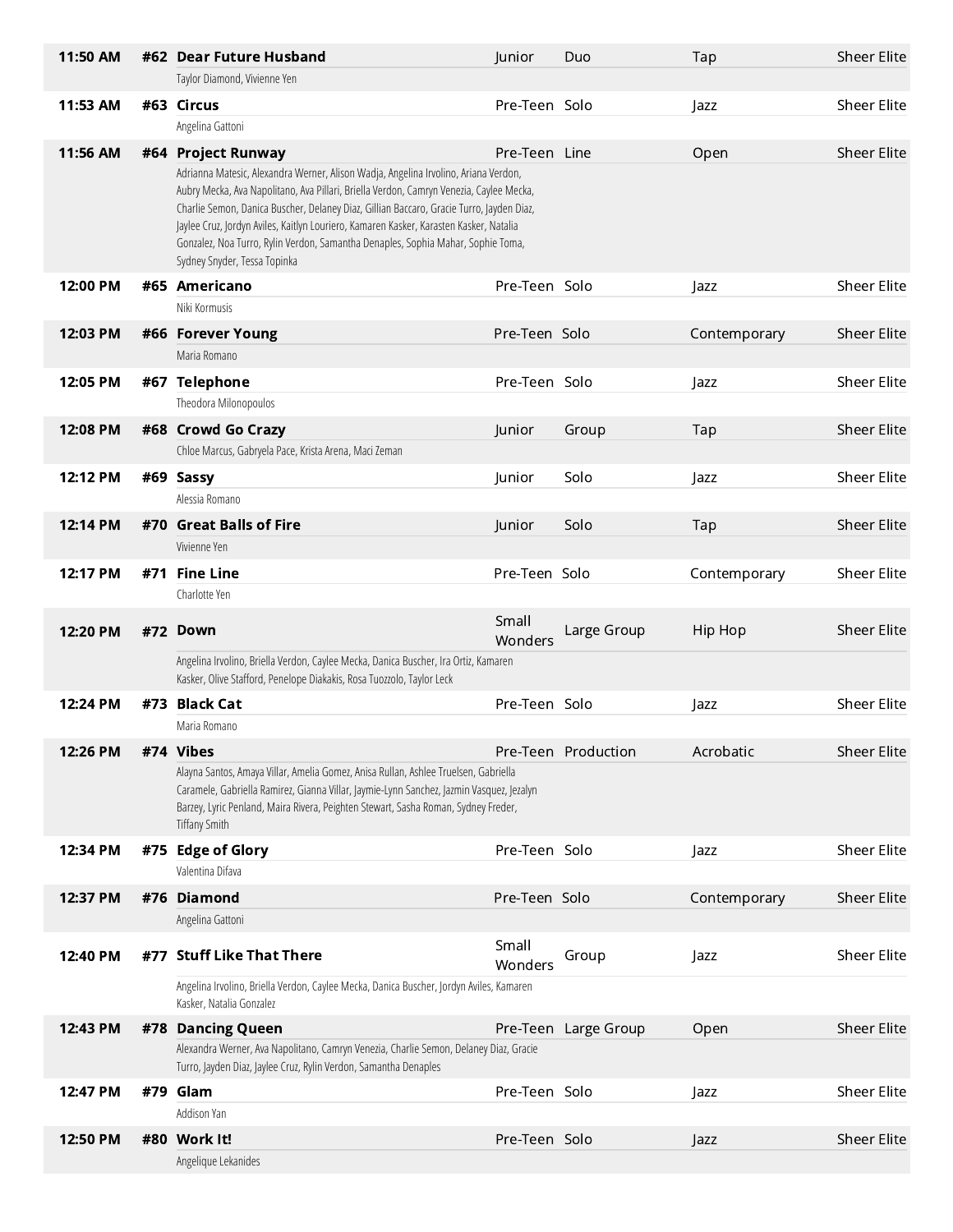| 12:53 PM | #81 When I Grow Up                                                                                                                                                                         | Pre-Teen Solo |                      | <b>azz</b> | Sheer Elite |
|----------|--------------------------------------------------------------------------------------------------------------------------------------------------------------------------------------------|---------------|----------------------|------------|-------------|
|          | Afrodite Anagnostos                                                                                                                                                                        |               |                      |            |             |
| 12:55 PM | #82 Fight Club                                                                                                                                                                             |               | Pre-Teen Large Group | Hip Hop    | Sheer Elite |
|          | Adrianna Matesic, Ariana Verdon, Aubry Mecka, Ava Napolitano, Camryn Venezia, Jaylee<br>Cruz, Jordyn Aviles, Kaitlyn Louriero, Karasten Kasker, Rylin Verdon, Sophia Mahar,<br>Sophie Toma |               |                      |            |             |

#### Awards Lunch Break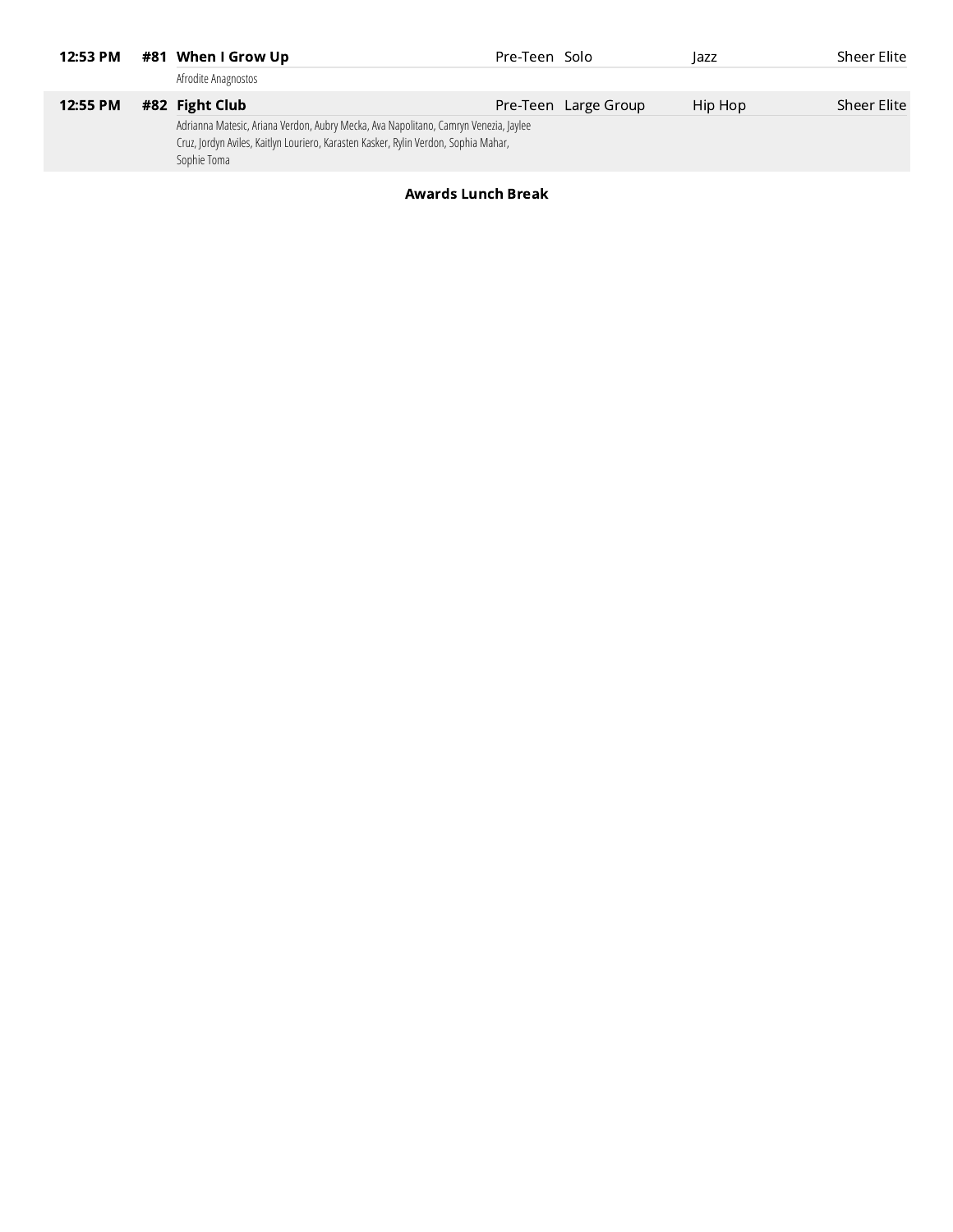Session: Elite Level #2 - Elite Level

| 2:00 PM | #83 My Dna                                                                                                                                                                                                                                                                                  |                | Pre-Teen Large Group | Hip Hop            | Sheer Elite        |
|---------|---------------------------------------------------------------------------------------------------------------------------------------------------------------------------------------------------------------------------------------------------------------------------------------------|----------------|----------------------|--------------------|--------------------|
|         | Amaya Villar, Ashlee Truelsen, Gabriella Ramirez, Jaymie-Lynn Sanchez, Jezalyn Barzey,<br>Kaliyah Davis, Kevin Carson, Mila Joseph, Tiara Greenaway, Tyler Lee                                                                                                                              |                |                      |                    |                    |
| 2:03 PM | #84 Be Italian                                                                                                                                                                                                                                                                              | Teen           | Large Group          | Open               | <b>Sheer Elite</b> |
|         | Addison Yan, Alexandra Pappas, Alexia Konstantinidis, Charlotte Yen, Demi Englezos,<br>Gabriella Gattoni, Gia Englezos, Henessey Perez, Isabella Glavan, Katerina Voulkoudis,<br>Nia Arnone, Victoria Milonopoulos                                                                          |                |                      |                    |                    |
| 2:07 PM | #85 Dragon                                                                                                                                                                                                                                                                                  | Pre-Teen Solo  |                      | Open               | Sheer Elite        |
|         | Ava Napolitano                                                                                                                                                                                                                                                                              |                |                      |                    |                    |
| 2:10 PM | #86 Unspeakable Joy                                                                                                                                                                                                                                                                         |                | Pre-Teen Large Group | Jazz               | <b>Sheer Elite</b> |
|         | Afrodite Anagnostos, Alessia Romano, Angelina Gattoni, Angelina Molinari, Angelique<br>Lekanides, Ellieanna Argyris, Isabella Molinari, Lea Loria, Maria Romano, Marina<br>Economides, Mia Seretis, Niki Kormusis, Taylor Diamond, Theodora Milonopoulos,<br>Valentina Difava, Vivienne Yen |                |                      |                    |                    |
| 2:14 PM | #87 Endangered Species                                                                                                                                                                                                                                                                      | Pre-Teen Solo  |                      | Acrobatic          | <b>Sheer Elite</b> |
|         | Jaylee Cruz                                                                                                                                                                                                                                                                                 |                |                      |                    |                    |
| 2:16 PM | #88 Jai Ho                                                                                                                                                                                                                                                                                  | Teen           | Group                | Acrobatic          | <b>Sheer Elite</b> |
|         | Alexia Konstantinidis, Demi Englezos, Gabriella Gattoni, Gia Englezos, Isabella Glavan,<br>Nia Arnone                                                                                                                                                                                       |                |                      |                    |                    |
| 2:20 PM | #89 Sunny Side of the Street                                                                                                                                                                                                                                                                | Pre-Teen Solo  |                      | Jazz               | <b>Sheer Elite</b> |
|         | Camryn Venezia                                                                                                                                                                                                                                                                              |                |                      |                    |                    |
| 2:23 PM | #90 Unsteady                                                                                                                                                                                                                                                                                | Pre-Teen Solo  |                      | Contemporary       | <b>Sheer Elite</b> |
|         | Katherine Moloney                                                                                                                                                                                                                                                                           |                |                      |                    |                    |
| 2:25 PM | #91 The Zombie Takeover                                                                                                                                                                                                                                                                     |                | Pre-Teen Large Group | Hip Hop            | Sheer Elite        |
|         | Angelina Gattoni, Angelina Molinari, Angelique Lekanides, Ellieanna Argyris, Lea Loria,<br>Marina Economides, Mia Seretis, Niki Kormusis, Theodora Milonopoulos, Valentina<br>Difava                                                                                                        |                |                      |                    |                    |
| 2:29 PM | #92 Hoops                                                                                                                                                                                                                                                                                   | Pre-Teen Group |                      | Hip Hop            | Sheer Elite        |
|         | Alice Kiamie, Holley Gimigliano, Maci Zeman, Milsa Szola, Sophia Lopez                                                                                                                                                                                                                      |                |                      |                    |                    |
| 2:33 PM | #93 Get ME Bodied                                                                                                                                                                                                                                                                           | Pre-Teen Trio  |                      | Jazz               | Sheer Elite        |
|         | Gabriella Ramirez, Kaliyah Davis, Nialynn Miro                                                                                                                                                                                                                                              |                |                      |                    |                    |
| 2:35 PM | #94 More                                                                                                                                                                                                                                                                                    |                | Pre-Teen Large Group | Musical<br>Theater | <b>Sheer Elite</b> |
|         | Alexandra Werner, Ava Napolitano, Ava Pillari, Camryn Venezia, Charlie Semon, Delaney<br>Diaz, Gracie Turro, Jayden Diaz, Karasten Kasker, Noa Turro, Samantha Denaples                                                                                                                     |                |                      |                    |                    |
| 2:39 PM | #95 Steam Heat                                                                                                                                                                                                                                                                              |                | Pre-Teen Large Group | Open               | Sheer Elite        |
|         | Afrodite Anagnostos, Alessia Romano, Angelina Gattoni, Angelina Molinari, Angelique<br>Lekanides, Ellieanna Argyris, Isabella Molinari, Lea Loria, Maria Romano, Marina<br>Economides, Mia Seretis, Niki Kormusis, Taylor Diamond, Theodora Milonopoulos,<br>Valentina Difava, Vivienne Yen |                |                      |                    |                    |
| 2:43 PM | #96 Run To You                                                                                                                                                                                                                                                                              | Pre-Teen Group |                      | Lyrical            | <b>Sheer Elite</b> |
|         | Antonella Ruggiero, Brianna Ruggiero, Elayna McMahon, Maci Zeman, Makayla<br>Lawrence, Sophia Lopez                                                                                                                                                                                         |                |                      |                    |                    |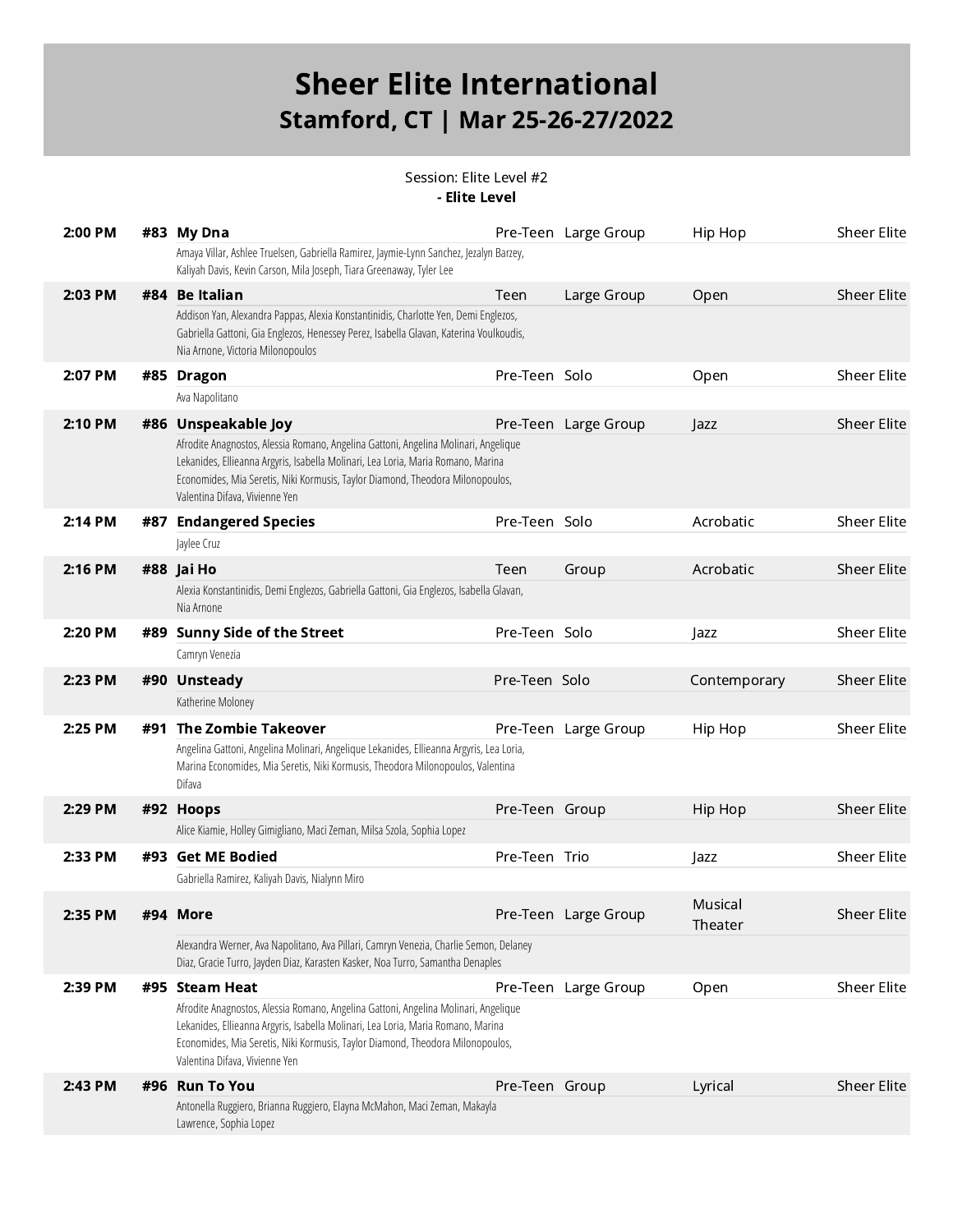| 2:46 PM |           | #97 Copa Girls                                                                                                                                                                                                         | Teen           | Large Group          | Musical<br>Theater | <b>Sheer Elite</b> |
|---------|-----------|------------------------------------------------------------------------------------------------------------------------------------------------------------------------------------------------------------------------|----------------|----------------------|--------------------|--------------------|
|         |           | Addison Yan, Alexandra Pappas, Alexia Konstantinidis, Charlotte Yen, Demi Englezos,<br>Gabriella Gattoni, Henessey Perez, Isabella Glavan, Katerina Voulkoudis, Nia Arnone,<br>Victoria Milonopoulos                   |                |                      |                    |                    |
| 2:50 PM |           | #98 One Night Only                                                                                                                                                                                                     | Pre-Teen Group |                      | Tap                | <b>Sheer Elite</b> |
|         |           | Alison Wadja, Aubry Mecka, Ava Napolitano, Camryn Venezia, Gracie Turro, Kaitlyn<br>Louriero, Karasten Kasker, Sophia Mahar                                                                                            |                |                      |                    |                    |
| 2:54 PM |           | #99 Hollywood Wiz                                                                                                                                                                                                      |                | Pre-Teen Large Group | Acrobatic          | <b>Sheer Elite</b> |
|         |           | Afrodite Anagnostos, Angelina Gattoni, Angelina Molinari, Angelique Lekanides, Ellieanna<br>Argyris, Lea Loria, Marina Economides, Niki Kormusis, Taylor Diamond, Theodora<br>Milonopoulos, Valentina Difava           |                |                      |                    |                    |
| 2:57 PM |           | #100 Dancing With A Stranger                                                                                                                                                                                           | Teen           | Group                | Jazz               | <b>Sheer Elite</b> |
|         |           | Isabella Aponte, Keziah Sanchez, Lyric Penland, Maria Asevedo                                                                                                                                                          |                |                      |                    |                    |
| 3:01 PM |           | #101 Love Is Back                                                                                                                                                                                                      | Teen           | Solo                 | Contemporary       | <b>Sheer Elite</b> |
|         |           | Evie Georgelis                                                                                                                                                                                                         |                |                      |                    |                    |
| 3:04 PM | #102 Size |                                                                                                                                                                                                                        | Pre-Teen Solo  |                      | Jazz               | <b>Sheer Elite</b> |
|         |           | Charlotte Yen                                                                                                                                                                                                          |                |                      |                    |                    |
| 3:06 PM |           | #103 Feeling Good                                                                                                                                                                                                      | Teen           | Duo                  | Jazz               | <b>Sheer Elite</b> |
|         |           | Amy Rodriguez, Madisyn Harvey                                                                                                                                                                                          |                |                      |                    |                    |
| 3:09 PM |           | #104 Run the Show                                                                                                                                                                                                      | Teen           | Group                | Jazz               | <b>Sheer Elite</b> |
|         |           | Jaidyn St.Hill, Jaylene Maldonado, Jezalyn Barzey, Tiara Greenaway                                                                                                                                                     |                |                      |                    |                    |
| 3:13 PM |           | #105 I Love You                                                                                                                                                                                                        | Teen           | Group                | Contemporary       | <b>Sheer Elite</b> |
|         |           | Gabriella Ramirez, Isabella Aponte, Kaliyah Davis, Keziah Sanchez, Lyric Penland, Maria<br>Asevedo, Nialynn Miro                                                                                                       |                |                      |                    |                    |
| 3:16 PM |           | #106 Kill the Lights                                                                                                                                                                                                   | Teen           | Duo                  | Jazz               | <b>Sheer Elite</b> |
|         |           | Ciara Volson, Jazmin Vasquez                                                                                                                                                                                           |                |                      |                    |                    |
| 3:19 PM |           | #107 Gossip Folks                                                                                                                                                                                                      | Teen           | Group                | Hip Hop            | <b>Sheer Elite</b> |
|         |           | Ava Walko, Gianna Lopresti, Iree Jiang, Kimberlee Outhouse, Mia Lopresti, Zoe Irizarry                                                                                                                                 |                |                      |                    |                    |
| 3:22 PM |           | #108 Wondering                                                                                                                                                                                                         |                | Pre-Teen Large Group | Contemporary       | <b>Sheer Elite</b> |
|         |           | Adrianna Matesic, Alison Wadja, Ariana Verdon, Aubry Mecka, Ava Napolitano, Camryn<br>Venezia, Gracie Turro, Jaylee Cruz, Kaitlyn Louriero, Karasten Kasker, Rylin Verdon,<br>Sophia Mahar, Sophie Toma, Tessa Topinka |                |                      |                    |                    |
| 3:26 PM |           | #109 Waking Up Slow                                                                                                                                                                                                    | Senior         | Trio                 | Lyrical            | Sheer Elite        |
|         |           | Christina Papazahariou, Irene Mihalios, Mia Scagnelli                                                                                                                                                                  |                |                      |                    |                    |
| 3:29 PM |           | #110 Hold On                                                                                                                                                                                                           | Teen           | Trio                 | Open               | <b>Sheer Elite</b> |
|         |           | Demi Englezos, Gia Englezos, Nia Arnone                                                                                                                                                                                |                |                      |                    |                    |
| 3:32 PM |           | #111 Thunder                                                                                                                                                                                                           | Teen           | Solo                 | Jazz               | Sheer Elite        |
|         |           | Ciara Volson                                                                                                                                                                                                           |                |                      |                    |                    |
| 3:34 PM |           | #112 What Time Is It                                                                                                                                                                                                   | Teen           | Group                | Tap                | <b>Sheer Elite</b> |
|         |           | Anisa Rullan, Bryana Gonzalez, Gabriella Ramirez, Jazmin Vasquez, Lyric Penland, Maria<br>Asevedo                                                                                                                      |                |                      |                    |                    |
| 3:38 PM |           | #113 This Will Be the Day                                                                                                                                                                                              | Pre-Teen       | Large Group          | Lyrical            | Sheer Elite        |
|         |           | Afrodite Anagnostos, Alessia Romano, Angelina Gattoni, Angelique Lekanides, Ellieanna<br>Argyris, Isabella Molinari, Maria Romano, Mia Seretis, Niki Kormusis, Theodora<br>Milonopoulos, Valentina Difava              |                |                      |                    |                    |
| 3:42 PM |           | #114 Always Remember Us This Way                                                                                                                                                                                       | Teen           | Duo                  | Lyrical            | <b>Sheer Elite</b> |
|         |           | Alexandra Pappas, Evie Georgelis                                                                                                                                                                                       |                |                      |                    |                    |
| 3:44 PM |           | #115 Angel By the Wings<br>Marina Economides                                                                                                                                                                           | Teen           | Solo                 | Contemporary       | <b>Sheer Elite</b> |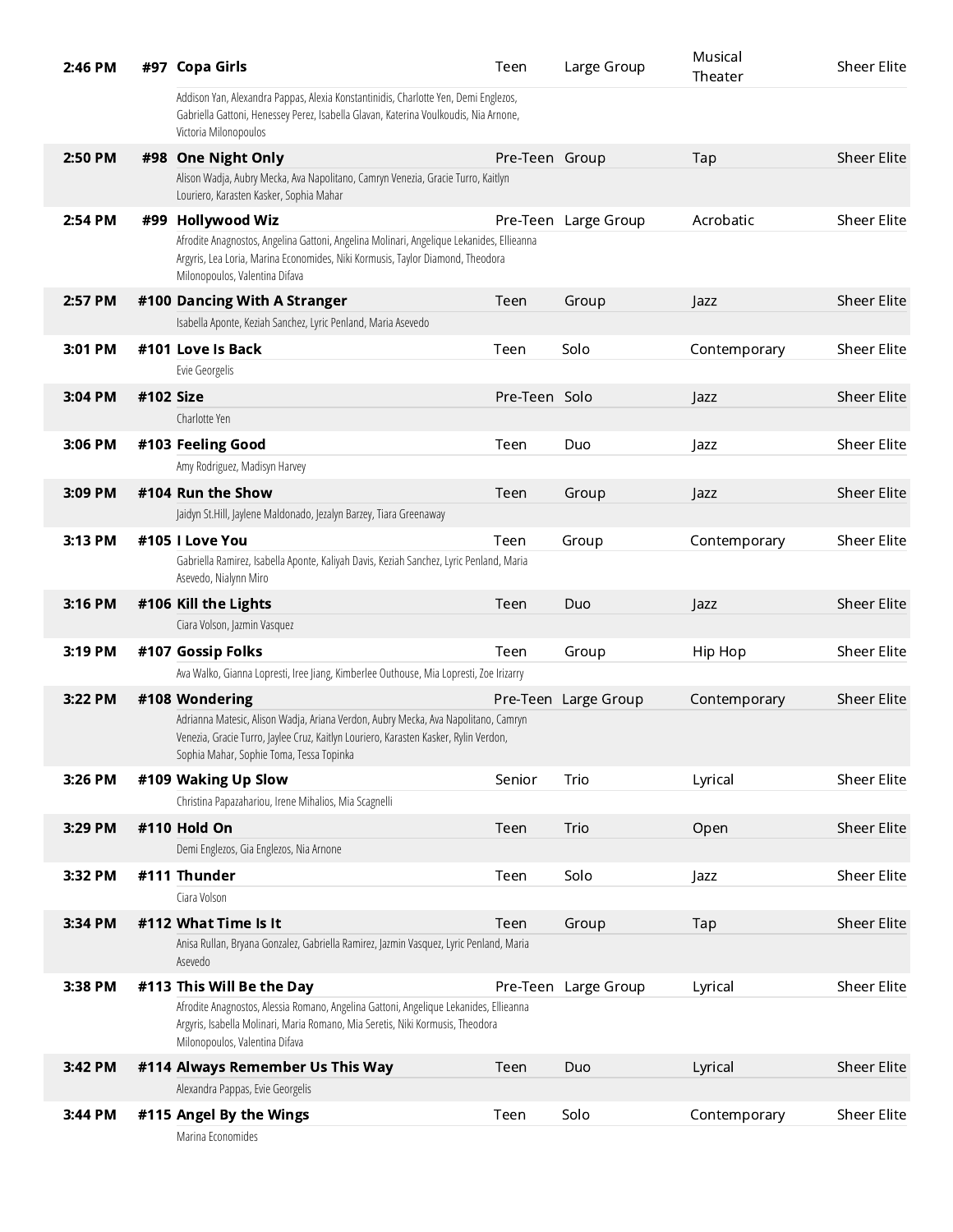| 3:47 PM | #116 Adrenalin                                                                                                                                                                                                            |        | Pre-Teen Large Group | Jazz         | <b>Sheer Elite</b> |
|---------|---------------------------------------------------------------------------------------------------------------------------------------------------------------------------------------------------------------------------|--------|----------------------|--------------|--------------------|
|         | Adrianna Matesic, Alison Wadja, Ariana Verdon, Aubry Mecka, Ava Napolitano, Camryn<br>Venezia, Gracie Turro, Jaylee Cruz, Kaitlyn Louriero, Karasten Kasker, Rylin Verdon, Sophia<br>Mahar, Sophie Toma, Tessa Topinka    |        |                      |              |                    |
| 3:51 PM | #117 Blue Jeans                                                                                                                                                                                                           | Teen   | Solo                 | Contemporary | <b>Sheer Elite</b> |
|         | Isabella Glavan                                                                                                                                                                                                           |        |                      |              |                    |
| 3:54 PM | #118 Missing You                                                                                                                                                                                                          | Teen   | Duo                  | Contemporary | <b>Sheer Elite</b> |
|         | Ciara Volson, Jazmin Vasquez                                                                                                                                                                                              |        |                      |              |                    |
| 3:56 PM | #119 Power and Strength                                                                                                                                                                                                   | Teen   | Solo                 | Contemporary | Sheer Elite        |
|         | Lea Loria                                                                                                                                                                                                                 |        |                      |              |                    |
| 3:59 PM | #120 Dont Speak                                                                                                                                                                                                           | Teen   | Solo                 | Jazz         | <b>Sheer Elite</b> |
|         | Gabriella Gattoni                                                                                                                                                                                                         |        |                      |              |                    |
| 4:02 PM | #121 Get Your Money                                                                                                                                                                                                       | Teen   | Solo                 | Hip Hop      | <b>Sheer Elite</b> |
|         | Gianna Lopresti                                                                                                                                                                                                           |        |                      |              |                    |
| 4:05 PM | #122 Father Father                                                                                                                                                                                                        | Teen   | Large Group          | Contemporary | <b>Sheer Elite</b> |
|         | Amy Rodriguez, Anisa Rullan, Bryana Gonzalez, Ciara Volson, Isabella Aponte, Jazmin<br>Vasquez, Keziah Sanchez, Lyric Penland, Madison Freder, Madisyn Harvey, Maria<br>Asevedo, Sydney Freder                            |        |                      |              |                    |
| 4:08 PM | #123 Everything I Wanted                                                                                                                                                                                                  | Teen   | Solo                 | Contemporary | <b>Sheer Elite</b> |
|         | Alexia Konstantinidis                                                                                                                                                                                                     |        |                      |              |                    |
| 4:11 PM | #124 Falling Like the Stars                                                                                                                                                                                               | Teen   | Solo                 | Lyrical      | <b>Sheer Elite</b> |
|         | Alexandra Pappas                                                                                                                                                                                                          |        |                      |              |                    |
| 4:14 PM | #125 Fever                                                                                                                                                                                                                | Teen   | Solo                 | Jazz         | <b>Sheer Elite</b> |
|         | Evie Georgelis                                                                                                                                                                                                            |        |                      |              |                    |
| 4:17 PM | #126 Questions                                                                                                                                                                                                            | Teen   | Large Group          | Hip Hop      | <b>Sheer Elite</b> |
|         | Amy Rodriguez, Anisa Rullan, Ciara Volson, Isabella Aponte, Jazmin Vasquez, Kevin<br>Carson, Keziah Sanchez, Lyric Penland, Madison Freder, Madisyn Harvey, Maria Asevedo,<br>Sasha Roman, Sydney Freder, Tiara Greenaway |        |                      |              |                    |
| 4:20 PM | #127 Dancing in the Sky                                                                                                                                                                                                   | Teen   | Solo                 | Open         | <b>Sheer Elite</b> |
|         | Nia Arnone                                                                                                                                                                                                                |        |                      |              |                    |
| 4:23 PM | #128 Queen                                                                                                                                                                                                                | Teen   | Solo                 | Jazz         | <b>Sheer Elite</b> |
|         | Alexandra Pappas                                                                                                                                                                                                          |        |                      |              |                    |
| 4:26 PM | #129 The Circus Escape                                                                                                                                                                                                    | Teen   | Duo                  | Acrobatic    | Sheer Elite        |
|         | Angelina Molinari, Lea Loria                                                                                                                                                                                              |        |                      |              |                    |
| 4:29 PM | #130 Darkside                                                                                                                                                                                                             | Senior | Group                | Open         | <b>Sheer Elite</b> |
|         | Britney Vella, Christina Papazahariou, Evie Georgelis, Georgia Demetriou, Gia Englezos,<br>Irene Mihalios, Mia Colangelo, Mia Scagnelli                                                                                   |        |                      |              |                    |
| 4:32 PM | #131 Money                                                                                                                                                                                                                | Teen   | Group                | Hip Hop      | <b>Sheer Elite</b> |
|         | Charlie Semon, Delaney Diaz, Jayden Diaz, Lucas Cardona                                                                                                                                                                   |        |                      |              |                    |
| 4:36 PM | #132 Good Thing                                                                                                                                                                                                           | Teen   | Solo                 | Jazz         | <b>Sheer Elite</b> |
|         | Jazmin Vasquez                                                                                                                                                                                                            |        |                      |              |                    |
| 4:38 PM | #133 Carousel                                                                                                                                                                                                             | Teen   | Group                | Jazz         | <b>Sheer Elite</b> |
|         | Arina Mamayeva, Gianna Lopresti, Kimberlee Outhouse, Mia Lopresti                                                                                                                                                         |        |                      |              |                    |
| 4:42 PM | #134 For Mia                                                                                                                                                                                                              | Senior | Solo                 | Lyrical      | <b>Sheer Elite</b> |
|         | Mia Scagnelli                                                                                                                                                                                                             |        |                      |              |                    |
| 4:45 PM | #135 Freestyle                                                                                                                                                                                                            | Teen   | Group                | Tap          | <b>Sheer Elite</b> |
|         | Alexandra Werner, Ava Pillari, Charlie Semon, Delaney Diaz, Gillian Baccaro, Jayden Diaz,<br>Noa Turro, Samantha Denaples                                                                                                 |        |                      |              |                    |
| 4:48 PM | #136 Helium                                                                                                                                                                                                               | Teen   | Solo                 | Lyrical      | <b>Sheer Elite</b> |
|         | Katerina Voulkoudis                                                                                                                                                                                                       |        |                      |              |                    |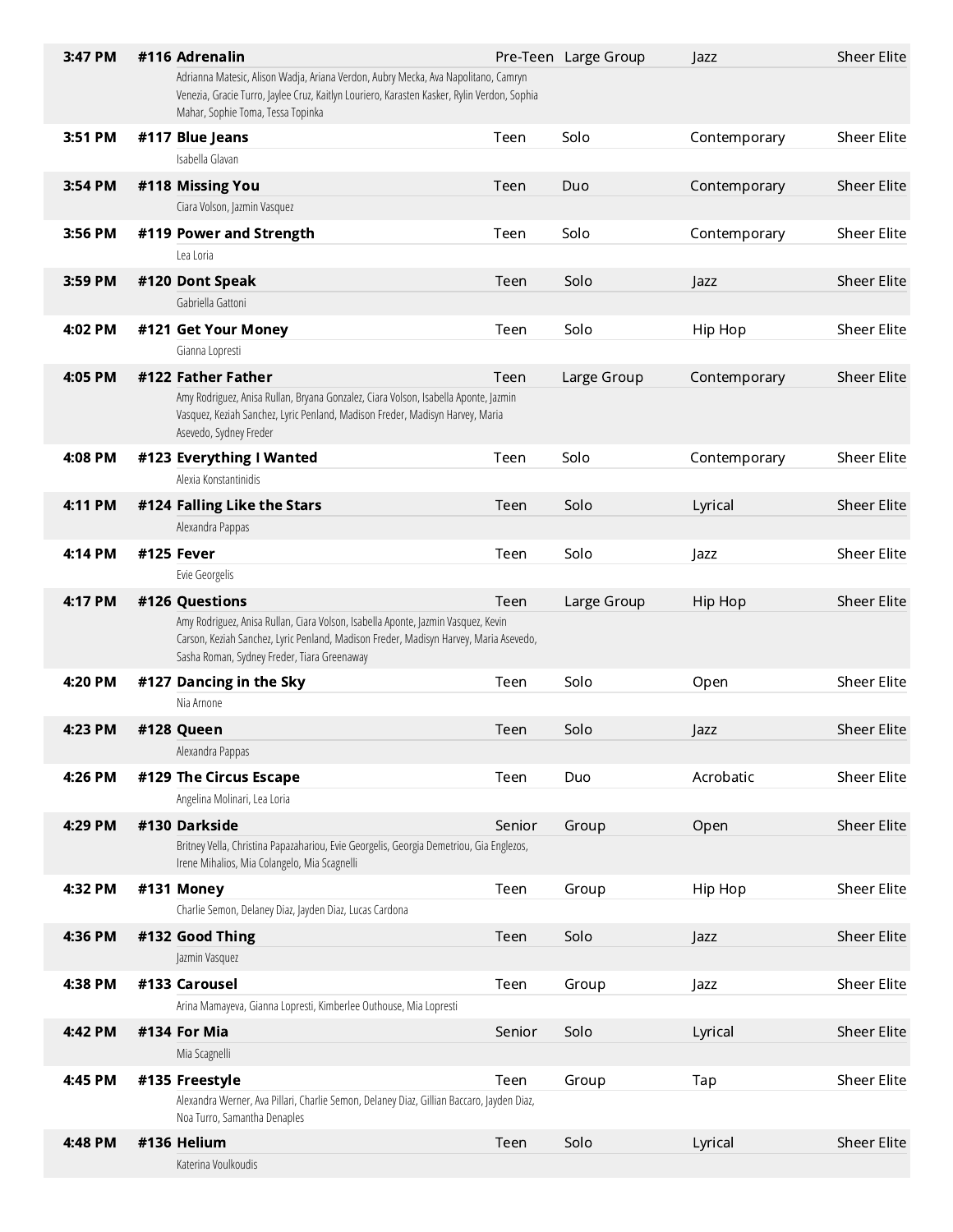| 4:51 PM | #137 Hustle                                                                                                                                                                                                               | Teen   | Solo        | Open         | <b>Sheer Elite</b> |
|---------|---------------------------------------------------------------------------------------------------------------------------------------------------------------------------------------------------------------------------|--------|-------------|--------------|--------------------|
|         | Gianna Lopresti                                                                                                                                                                                                           |        |             |              |                    |
| 4:54 PM | #138 Kill of the Night                                                                                                                                                                                                    | Teen   | Solo        | Jazz         | <b>Sheer Elite</b> |
|         | Kimberlee Outhouse                                                                                                                                                                                                        |        |             |              |                    |
| 4:56 PM | #139 Anxiety                                                                                                                                                                                                              | Senior | Solo        | Contemporary | Sheer Elite        |
|         | Sasha Roman                                                                                                                                                                                                               |        |             |              |                    |
| 4:59 PM | #140 Body Language                                                                                                                                                                                                        | Senior | Duo         | Jazz         | <b>Sheer Elite</b> |
|         | Madison Freder, Sydney Freder                                                                                                                                                                                             |        |             |              |                    |
| 5:02 PM | #141 Down                                                                                                                                                                                                                 | Teen   | Group       | Tap          | <b>Sheer Elite</b> |
|         | Alexandria Pace, Alexia Ruggiero, Ava Dee, Makayla Lawrence, Samantha Gregware                                                                                                                                            |        |             |              |                    |
| 5:05 PM | #142 Creep                                                                                                                                                                                                                | Senior | Group       | Lyrical      | <b>Sheer Elite</b> |
|         | Britney Vella, Christina Papazahariou, Evie Georgelis, Georgia Demetriou, Gia Englezos,<br>Irene Mihalios, Mia Colangelo, Mia Scagnelli                                                                                   |        |             |              |                    |
| 5:09 PM | #143 New Skin                                                                                                                                                                                                             | Teen   | Group       | Contemporary | Sheer Elite        |
|         | Arina Mamayeva, Gianna Lopresti, Kimberlee Outhouse, Mia Lopresti                                                                                                                                                         |        |             |              |                    |
| 5:12 PM | #144 Missing You                                                                                                                                                                                                          | Teen   | Group       | Contemporary | <b>Sheer Elite</b> |
|         | Alexandra Werner, Ava Pillari, Charlie Semon, Delaney Diaz, Jayden Diaz, Samantha                                                                                                                                         |        |             |              |                    |
|         | Denaples                                                                                                                                                                                                                  |        |             |              |                    |
| 5:16 PM | #145 Fly Girls                                                                                                                                                                                                            | Teen   | Large Group | Hip Hop      | <b>Sheer Elite</b> |
|         | Alexandria Pace, Alexia Ruggiero, Amaiya Louis, Amani Sutherland, Ava Dee, Brianna<br>Ruggiero, Camille King, Elayna McMahon, Grace McNamara, Isabella Lanzetta, Makayla<br>Lawrence, Marnie Silverman, Samantha Gregware |        |             |              |                    |
| 5:20 PM | #146 River                                                                                                                                                                                                                | Senior | Solo        | Acrobatic    | Sheer Elite        |
|         | Gia Englezos                                                                                                                                                                                                              |        |             |              |                    |
| 5:22 PM | #147 One Way                                                                                                                                                                                                              | Teen   | Solo        | Hip Hop      | Sheer Elite        |
|         | Lucas Cardona                                                                                                                                                                                                             |        |             |              |                    |
| 5:25 PM | #148 Dear Annie                                                                                                                                                                                                           | Teen   | Solo        | Lyrical      | <b>Sheer Elite</b> |
|         | Charlie Semon                                                                                                                                                                                                             |        |             |              |                    |
| 5:28 PM | #149 The Great One                                                                                                                                                                                                        | Senior | Trio        | Contemporary | Sheer Elite        |
|         | Madison Freder, Sasha Roman, Sydney Freder                                                                                                                                                                                |        |             |              |                    |
| 5:31 PM | #150 Once Upon A Dream                                                                                                                                                                                                    | Senior | Solo        | Lyrical      | <b>Sheer Elite</b> |
|         | Mia Scagnelli                                                                                                                                                                                                             |        |             |              |                    |
| 5:33 PM | #151 Bad Girls                                                                                                                                                                                                            | Senior | Duo         | Jazz         | <b>Sheer Elite</b> |
|         | Anisa Rullan, Bryana Gonzalez                                                                                                                                                                                             |        |             |              |                    |
| 5:36 PM | #152 Leave A Light On                                                                                                                                                                                                     | Teen   | Solo        | Contemporary | Sheer Elite        |
|         | Cassie Espinoza                                                                                                                                                                                                           |        |             |              |                    |
| 5:39 PM | #153 Detonate                                                                                                                                                                                                             | Teen   | Solo        | Open         | Sheer Elite        |
|         | Jayden Diaz                                                                                                                                                                                                               |        |             |              |                    |
| 5:42 PM | #154 Find You                                                                                                                                                                                                             | Senior | Duo         | Contemporary | Sheer Elite        |
|         | Gianna Lopresti, Mia Lopresti                                                                                                                                                                                             |        |             |              |                    |
| 5:44 PM | #155 Figures                                                                                                                                                                                                              | Senior | Solo        | Jazz         | Sheer Elite        |
|         | <b>Britney Vella</b>                                                                                                                                                                                                      |        |             |              |                    |
| 5:47 PM | #156 Islands                                                                                                                                                                                                              | Teen   | Solo        | Contemporary | <b>Sheer Elite</b> |
|         | Charlie Semon                                                                                                                                                                                                             |        |             |              |                    |
| 5:50 PM | #157 Catch ME Listening                                                                                                                                                                                                   | Senior | Trio        | Contemporary | Sheer Elite        |
|         | Anisa Rullan, Isabella Aponte, Sasha Roman                                                                                                                                                                                |        |             |              |                    |
| 5:53 PM | #158 Move Ya Hips                                                                                                                                                                                                         | Teen   | Duo         | Hip Hop      | <b>Sheer Elite</b> |
|         | Gianna Lopresti, Kimberlee Outhouse                                                                                                                                                                                       |        |             |              |                    |
|         |                                                                                                                                                                                                                           |        |             |              |                    |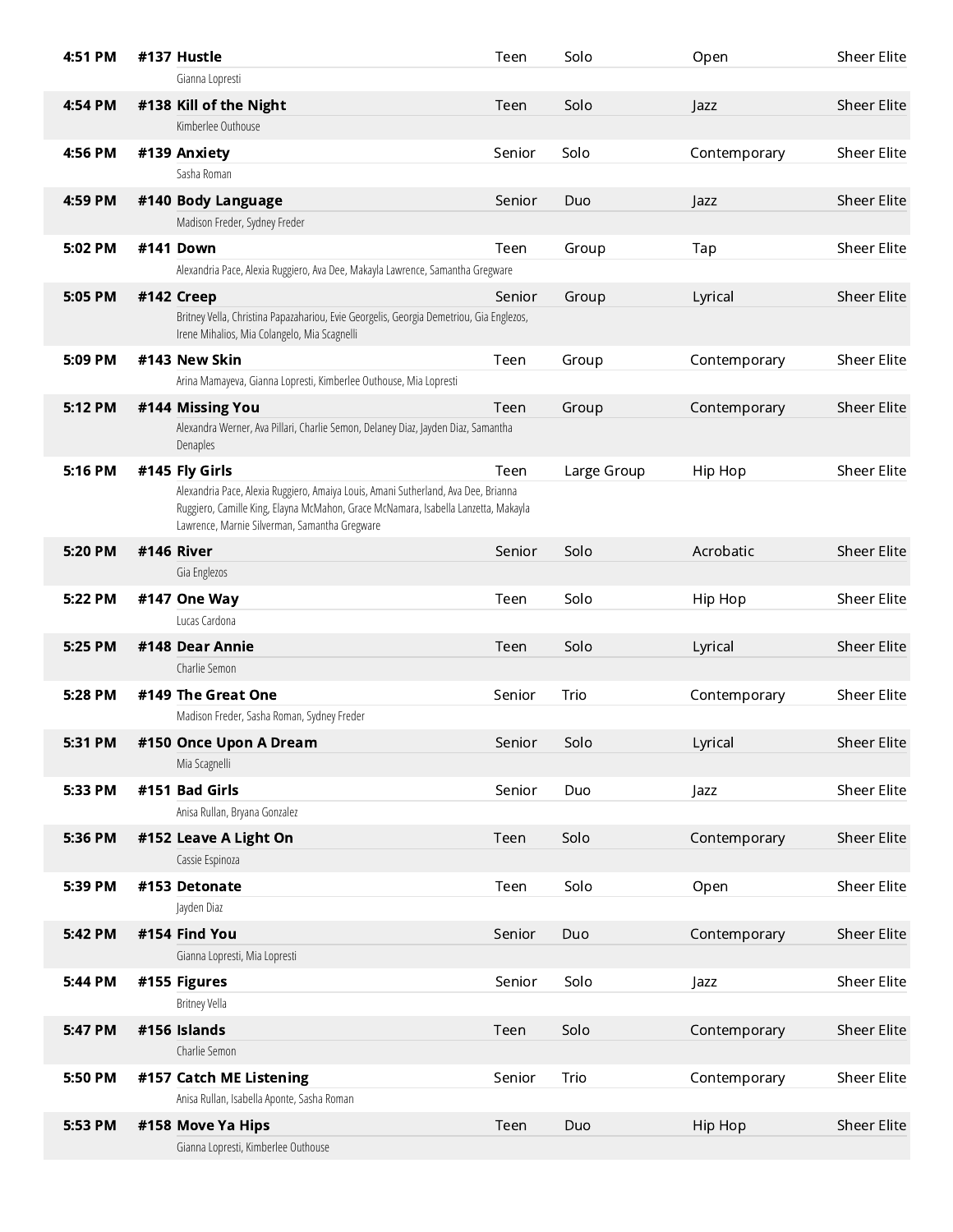| 5:55 PM |  | #159 Runaway                                                                                                                                                                              | Senior | Solo        | Open               | <b>Sheer Elite</b> |
|---------|--|-------------------------------------------------------------------------------------------------------------------------------------------------------------------------------------------|--------|-------------|--------------------|--------------------|
|         |  | Mia Colangelo                                                                                                                                                                             |        |             |                    |                    |
| 5:58 PM |  | #160 Open Hands                                                                                                                                                                           | Teen   | Solo        | Lyrical            | <b>Sheer Elite</b> |
|         |  | Alexandra Werner                                                                                                                                                                          |        |             |                    |                    |
| 6:01 PM |  | #161 Million Reasons                                                                                                                                                                      | Teen   | Group       | Lyrical            | <b>Sheer Elite</b> |
|         |  | Addison Yan, Alexandra Pappas, Alexia Konstantinidis, Charlotte Yen, Gabriella Gattoni,<br>Henessey Perez, Isabella Glavan, Katerina Voulkoudis, Victoria Milonopoulos                    |        |             |                    |                    |
| 6:04 PM |  | #162 Macavity                                                                                                                                                                             | Senior | Solo        | Musical<br>Theater | <b>Sheer Elite</b> |
|         |  | Mia Lopresti                                                                                                                                                                              |        |             |                    |                    |
| 6:07 PM |  | #163 Falling Water                                                                                                                                                                        | Senior | Solo        | Contemporary       | <b>Sheer Elite</b> |
|         |  | Madison Freder                                                                                                                                                                            |        |             |                    |                    |
| 6:10 PM |  | #164 Falling Apart                                                                                                                                                                        | Teen   | Solo        | Lyrical            | <b>Sheer Elite</b> |
|         |  | Nicole Winkelmeyer                                                                                                                                                                        |        |             |                    |                    |
| 6:13 PM |  | #165 Expensive                                                                                                                                                                            | Teen   | Large Group | Jazz               | <b>Sheer Elite</b> |
|         |  | Amaiya Louis, Amani Sutherland, Antonella Ruggiero, Camille King, Elayna McMahon,<br>Grace McNamara, Leyana Navarro, Lily Brewer, Samantha Bonnano, Samantha<br>Gregware, Samantha Keiler |        |             |                    |                    |
| 6:16 PM |  | #166 Boogie Woogie Bugle Boy                                                                                                                                                              | Teen   | Trio        | Tap                | <b>Sheer Elite</b> |
|         |  | Bella Atristain, Cassie Espinoza, Gillian Gundersen                                                                                                                                       |        |             |                    |                    |
| 6:19 PM |  | #167 Breezeblocks                                                                                                                                                                         | Teen   | Solo        | Contemporary       | <b>Sheer Elite</b> |
|         |  | Madeline Stiefel                                                                                                                                                                          |        |             |                    |                    |
| 6:22 PM |  | #168 What's Happening                                                                                                                                                                     | Teen   | Group       | Open               | <b>Sheer Elite</b> |
|         |  | Alexandra Werner, Ava Pillari, Charlie Semon, Delaney Diaz, Jayden Diaz, Samantha<br>Denaples                                                                                             |        |             |                    |                    |

Awards Dinner Break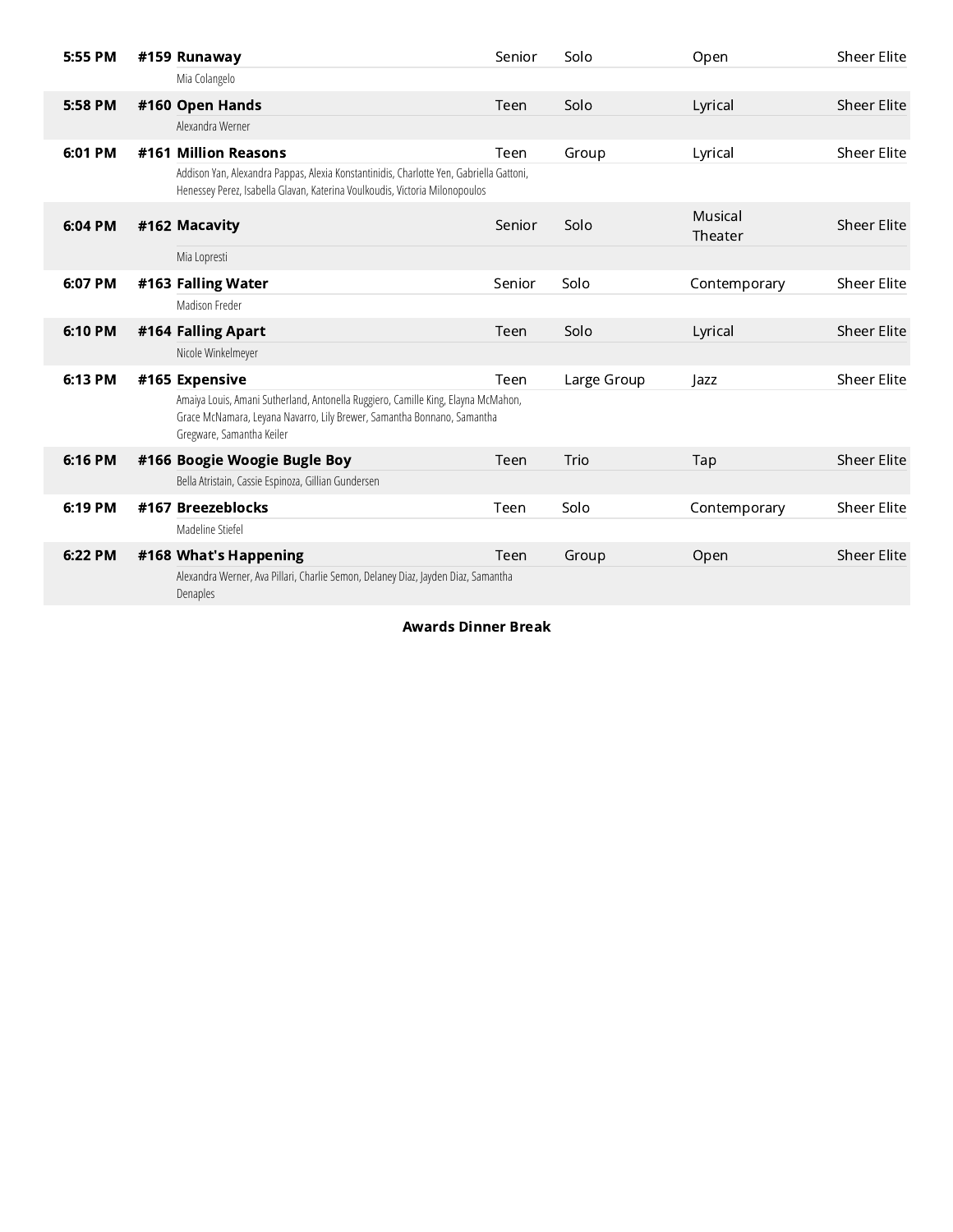Session: Elite Level #3 - Elite Level

| 7:30 PM |  | #169 Tightrope                                                                                                                                                             | Teen   | Trio        | Tap          | Sheer Elite        |  |  |
|---------|--|----------------------------------------------------------------------------------------------------------------------------------------------------------------------------|--------|-------------|--------------|--------------------|--|--|
|         |  | Gianna Lopresti, Kimberlee Outhouse, Mia Lopresti                                                                                                                          |        |             |              |                    |  |  |
| 7:32 PM |  | #168ARescue                                                                                                                                                                | Senior | Solo        | Lyrical      | <b>Sheer Elite</b> |  |  |
|         |  | Penny Alatsas                                                                                                                                                              |        |             |              |                    |  |  |
| 7:35 PM |  | #171 Get Down                                                                                                                                                              | Teen   | Solo        | Open         | <b>Sheer Elite</b> |  |  |
|         |  | Sarah Temple                                                                                                                                                               |        |             |              |                    |  |  |
| 7:38 PM |  | #172 Don'T Let the Sun Go Down On Me                                                                                                                                       | Teen   | Large Group | Contemporary | <b>Sheer Elite</b> |  |  |
|         |  | Addison Yan, Alexandra Pappas, Alexia Konstantinidis, Charlotte Yen, Demi Englezos,<br>Gabriella Gattoni, Henessey Perez, Isabella Glavan, Katerina Voulkoudis, Nia Arnone |        |             |              |                    |  |  |
| 7:42 PM |  | #173 My Prerogative                                                                                                                                                        | Senior | Solo        | Jazz         | <b>Sheer Elite</b> |  |  |
|         |  | Mia Scagnelli                                                                                                                                                              |        |             |              |                    |  |  |
| 7:44 PM |  | #174 Million Eyes                                                                                                                                                          | Teen   | Solo        | Contemporary | <b>Sheer Elite</b> |  |  |
|         |  | Nicole Winkelmeyer                                                                                                                                                         |        |             |              |                    |  |  |
| 7:47 PM |  | #175 Old Days                                                                                                                                                              | Teen   | Group       | Lyrical      | <b>Sheer Elite</b> |  |  |
|         |  | Ava Gundersen, Cassie Espinoza, Madeline Stiefel, Penny Alatsas                                                                                                            |        |             |              |                    |  |  |
| 7:51 PM |  | #176 Another Day of Sun                                                                                                                                                    | Senior | Group       | Tap          | <b>Sheer Elite</b> |  |  |
|         |  | Ciara Volson, Madison Freder, Sasha Roman, Sydney Freder                                                                                                                   |        |             |              |                    |  |  |
| 7:54 PM |  | #177 Beautiful                                                                                                                                                             | Senior | Solo        | Contemporary | <b>Sheer Elite</b> |  |  |
|         |  | Anisa Rullan                                                                                                                                                               |        |             |              |                    |  |  |
| 7:57 PM |  | #178 Change                                                                                                                                                                | Senior | Solo        | Contemporary | <b>Sheer Elite</b> |  |  |
|         |  | Isabella Aponte                                                                                                                                                            |        |             |              |                    |  |  |
| 8:00 PM |  | #179 The Gift of A Friend                                                                                                                                                  | Teen   | Duo         | Lyrical      | Sheer Elite        |  |  |
|         |  | Cassie Espinoza, Nicole Winkelmeyer                                                                                                                                        |        |             |              |                    |  |  |
| 8:02 PM |  | #180 All That Jazz                                                                                                                                                         | Senior | Solo        | Open         | <b>Sheer Elite</b> |  |  |
|         |  | Gia Englezos                                                                                                                                                               |        |             |              |                    |  |  |
| 8:05 PM |  | #181 Monsters, Inc.                                                                                                                                                        | Teen   | Group       | Jazz         | <b>Sheer Elite</b> |  |  |
|         |  | Arina Mamayeva, Ava Walko, Caitlin Rittinger, Gianna Lopresti, Iree Jiang, Kimberlee<br>Outhouse, Mia Lopresti, Zoe Irizarry                                               |        |             |              |                    |  |  |
| 8:09 PM |  | #182 Endangered Species                                                                                                                                                    | Senior | Group       | $\vert$ azz  | <b>Sheer Elite</b> |  |  |
|         |  | Britney Vella, Christina Papazahariou, Evie Georgelis, Georgia Demetriou, Irene Mihalios,<br>Mia Colangelo, Mia Scagnelli                                                  |        |             |              |                    |  |  |
| 8:12 PM |  | #183 Hold On To Me                                                                                                                                                         | Teen   | Group       | Lyrical      | Sheer Elite        |  |  |
|         |  | Alexandria Pace, Alexia Ruggiero, Ava Dee, Grace McNamara, Isabella Lanzetta, Lily<br>Brewer, Mira Schulman, Samantha Gregware, Samantha Keiler                            |        |             |              |                    |  |  |
| 8:16 PM |  | #184 I Do What I Love                                                                                                                                                      | Teen   | Solo        | Jazz         | <b>Sheer Elite</b> |  |  |
|         |  | Samantha Denaples                                                                                                                                                          |        |             |              |                    |  |  |
| 8:18 PM |  | #185 Blackout                                                                                                                                                              | Senior | Solo        | Contemporary | Sheer Elite        |  |  |
|         |  | Ava Pillari                                                                                                                                                                |        |             |              |                    |  |  |
| 8:21 PM |  | #186 Somebody To Love                                                                                                                                                      | Senior | Group       | Contemporary | <b>Sheer Elite</b> |  |  |
|         |  | Britney Vella, Christina Papazahariou, Evie Georgelis, Georgia Demetriou, Gia Englezos,<br>Irene Mihalios, Mia Colangelo, Mia Scagnelli                                    |        |             |              |                    |  |  |